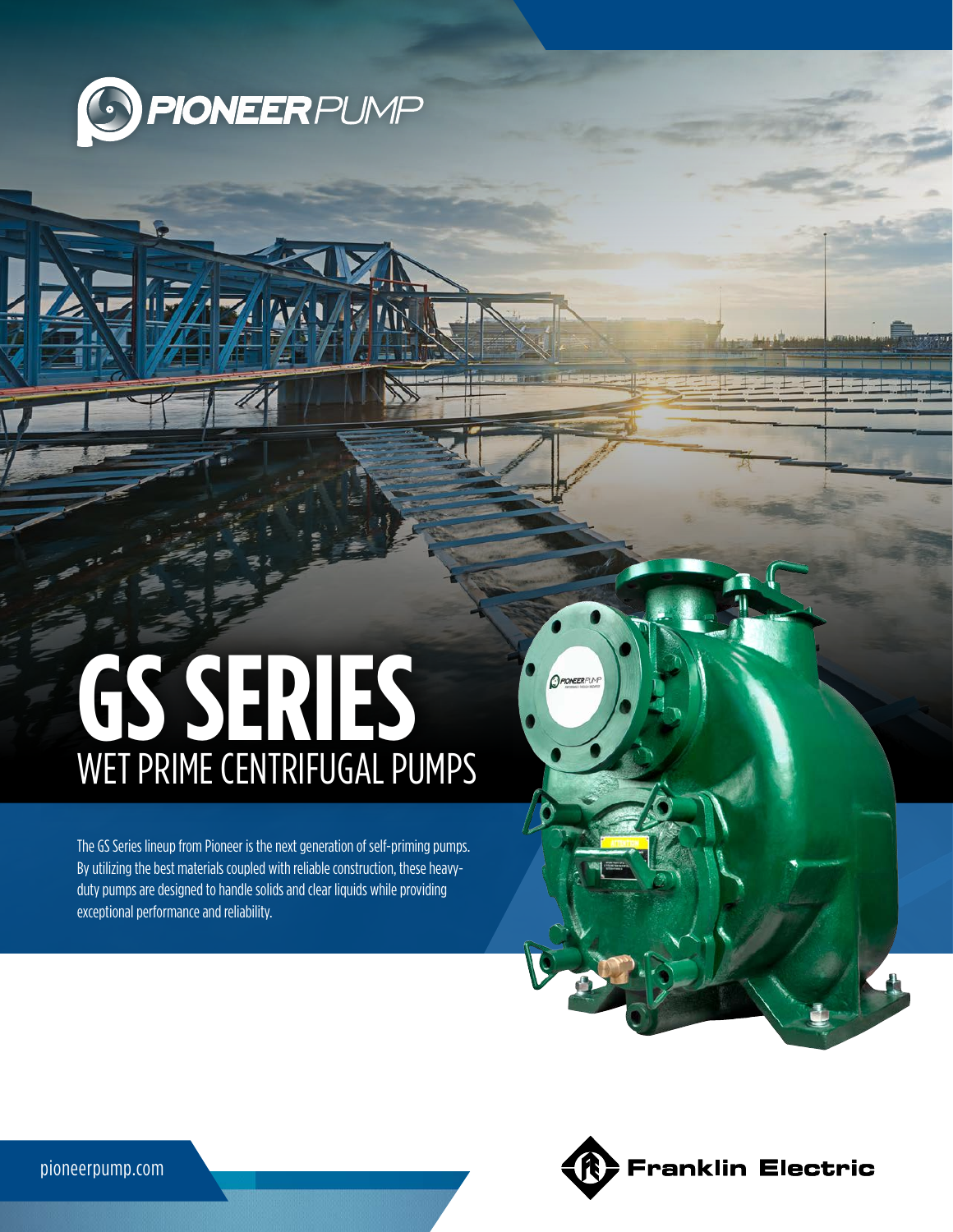# **GS SERIES**

Designed for handling solids and clear liquids, the Pioneer GS Series is the next generation of self-priming pumps. This lineup of pumps offer superior performance, increased reliability, and additional ease-of-maintenance features.

## **FEATURES**

 Rotating assembly utilizes a double-lip seal with atmospheric drain for additional bearing protection

W

- Simple, external shimless impeller adjustment from either the rotating assembly or cover plate allows for increased wear life and ease of adjusting tolerances
- Removable cover plate with convenient grip handle for ease of maintenance; incorporates jack bolts for aiding in removal
- Cartridge-type, oil-lubricated tungsten versus silicon carbide mechanical seal for simple installation and ease of maintenance
- 17-4 PH stainless steel shaft is corrosion-resistant, easy to maintain, and highly reliable
- Standard, heavy-wall volute for durability and peace of mind
- Semi-open, trash-handling, dynamically-balanced ductile iron impeller
- FKM 0-rings allow for use in a wide range of applications
- Available in other alloys, including 316 and CD4Mcu stainless steels

#### MARKETS

- **Industrial**
- **Municipal**
- Agricultural

■ Oil Field

- Construction
- **Food Processing**
- **Wastewater**
- Mining

ADI

**Petrochemical** 

### AVAILABLE MATERIALS

- 
- **316 SS**

■ Cast Iron

■ CD4MCu SS  $\blacksquare$  304 SS

#### DRIVE OPTIONS

- Bareshaft Pump End Overhead Belt Drive
- **Electric Driven Trailer** ■ Diesel Driven Trailer
- **Electric Direct Drive w/ Guard**

#### PUMP SPECIFICATIONS

| Model Number      | GS3087L75-HO                      | GS4097L75-HO                      | GS6012L75-HO                            | GS8014L75-HO                       | GS10014L75-HO                      |
|-------------------|-----------------------------------|-----------------------------------|-----------------------------------------|------------------------------------|------------------------------------|
| Size (Connection) | 3" x 3" (76 x 76 mm)              | 4" x 4" (102 x 102 mm)            | 6" x 6" (152 x 152 mm)                  | 8" x 8" (203 x 203 mm)             | 10" x 10" (254 x 254 mm)           |
| Max Flow          | 490 usqpm (111 m <sup>3</sup> /h) | 800 usqpm (181 m <sup>3</sup> /h) | 1500 usgpm $(340 \text{ m}^3/\text{h})$ | 2500 usgpm (567 m <sup>3</sup> /h) | 3450 usgpm (783 m <sup>3</sup> /h) |
| Max Head          | 140 ft (42 m)                     | 112 ft $(34 \text{ m})$           | 115 ft $(35 \text{ m})$                 | 130 ft (39 m)                      | 175 ft (53 m)                      |
| Solids Handling   | $2.5''$ (63.5 mm)                 | $3''$ (76 mm)                     | $3''(76 \text{ mm})$                    | $3''$ (76 mm)                      | $3''$ (76 mm)                      |
| Efficiency at BEP | 47%                               | 47%                               | 47%                                     | 59%                                | 76%                                |

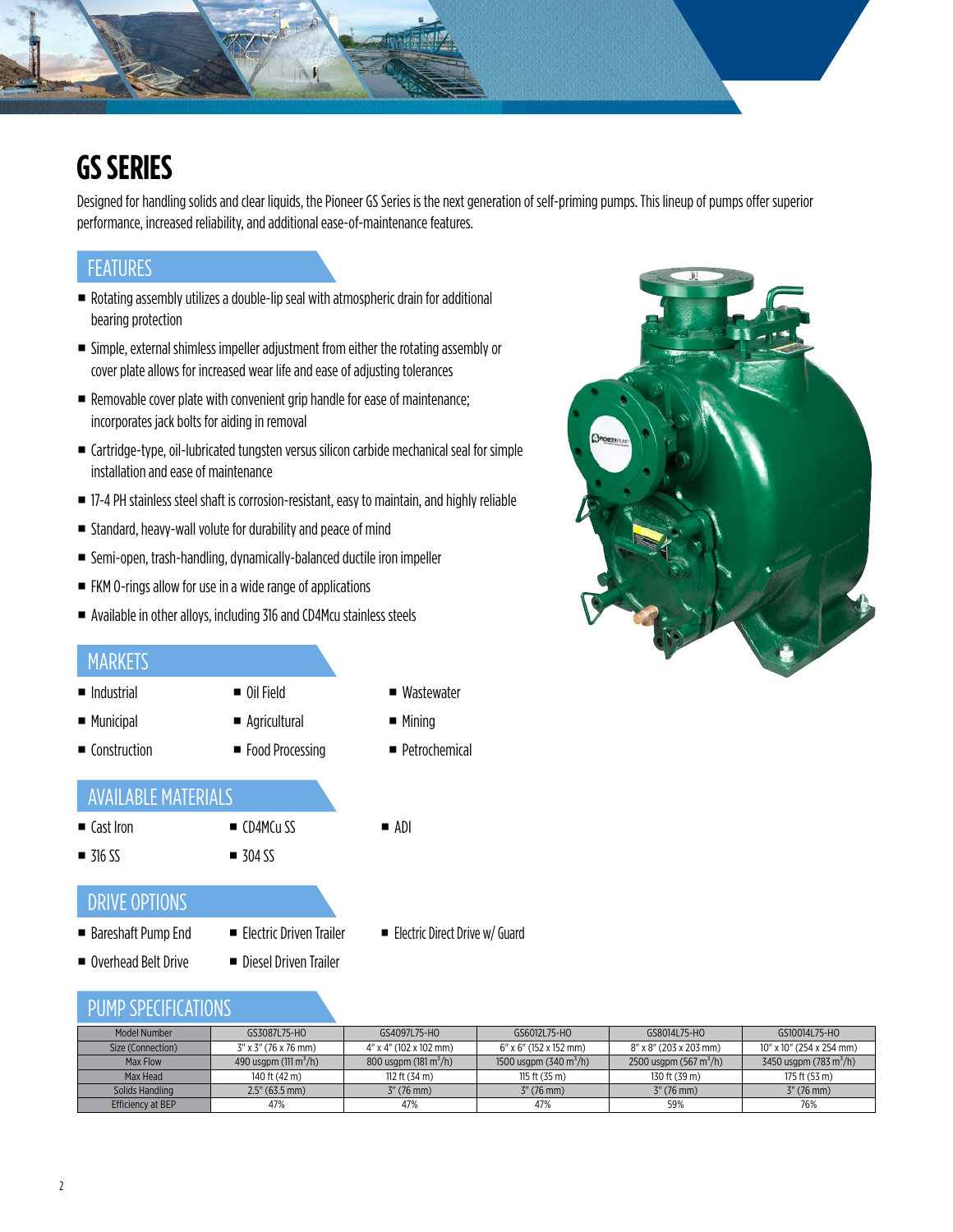



External shimless impeller/wear plate clearance adjustment on rotating assembly and cover plate